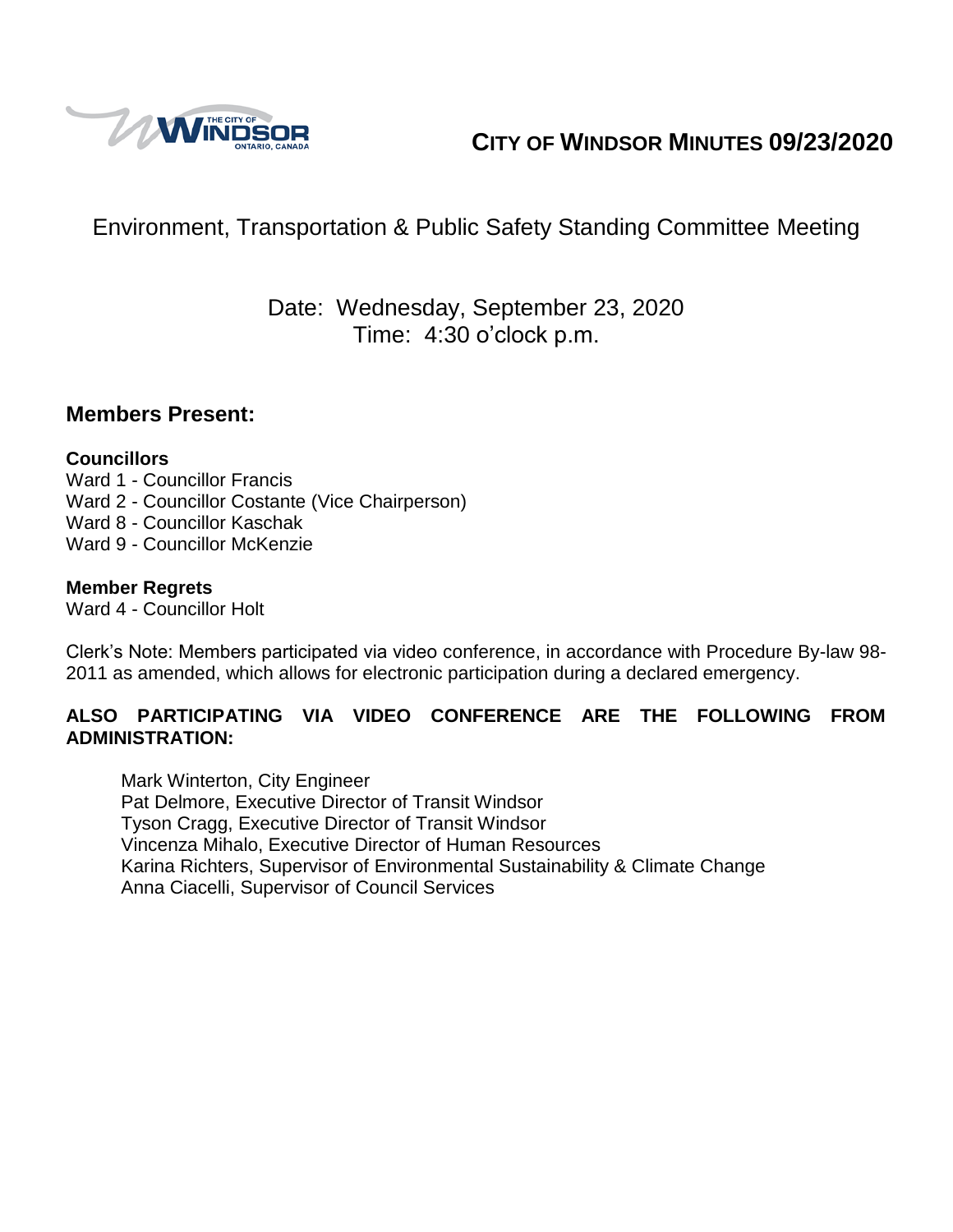## **Minutes Environment, Transportation & Public Safety Standing Committee Wednesday, September 23, 2020** Page 2 of 7

#### **1. CALL TO ORDER**

The Vice Chairperson calls the meeting of the Environment, Transportation & Public Safety Standing Committee to order at 4:31 o'clock p.m.

### **2. DISCLOSURE OF PECUNIARY INTEREST AND THE GENERAL NATURE THEREOF**

None disclosed.

#### **3. ADOPTION OF THE MINUTES OF THE ETPS STANDING COMMITTEE**

#### **3.1. Adoption of the Environment, Transportation & Public Safety Standing Committee minutes of its meeting held August 26, 2020**

Moved by: Councillor Francis Seconded by: Councillor McKenzie

THAT the Minutes of the Environment, Transportation & Public Safety Standing Committee meeting (excluding Transit matter items) held August 26, 2020 **BE ADOPTED** as presented. Carried.

Moved by: Councillor Francis Seconded by: Councillor McKenzie

THAT the Minutes of the Environment, Transportation & Public Safety Standing Committee meeting (Transit matter items only) held August 26, 2020 **BE ADOPTED** as presented. Carried.

Report Number: SCM 254/2020

## **4. REQUEST FOR DEFERRALS, REFERRALS OR WITHDRAWALS**

None requested.

## **5. COMMUNICATIONS**

None presented.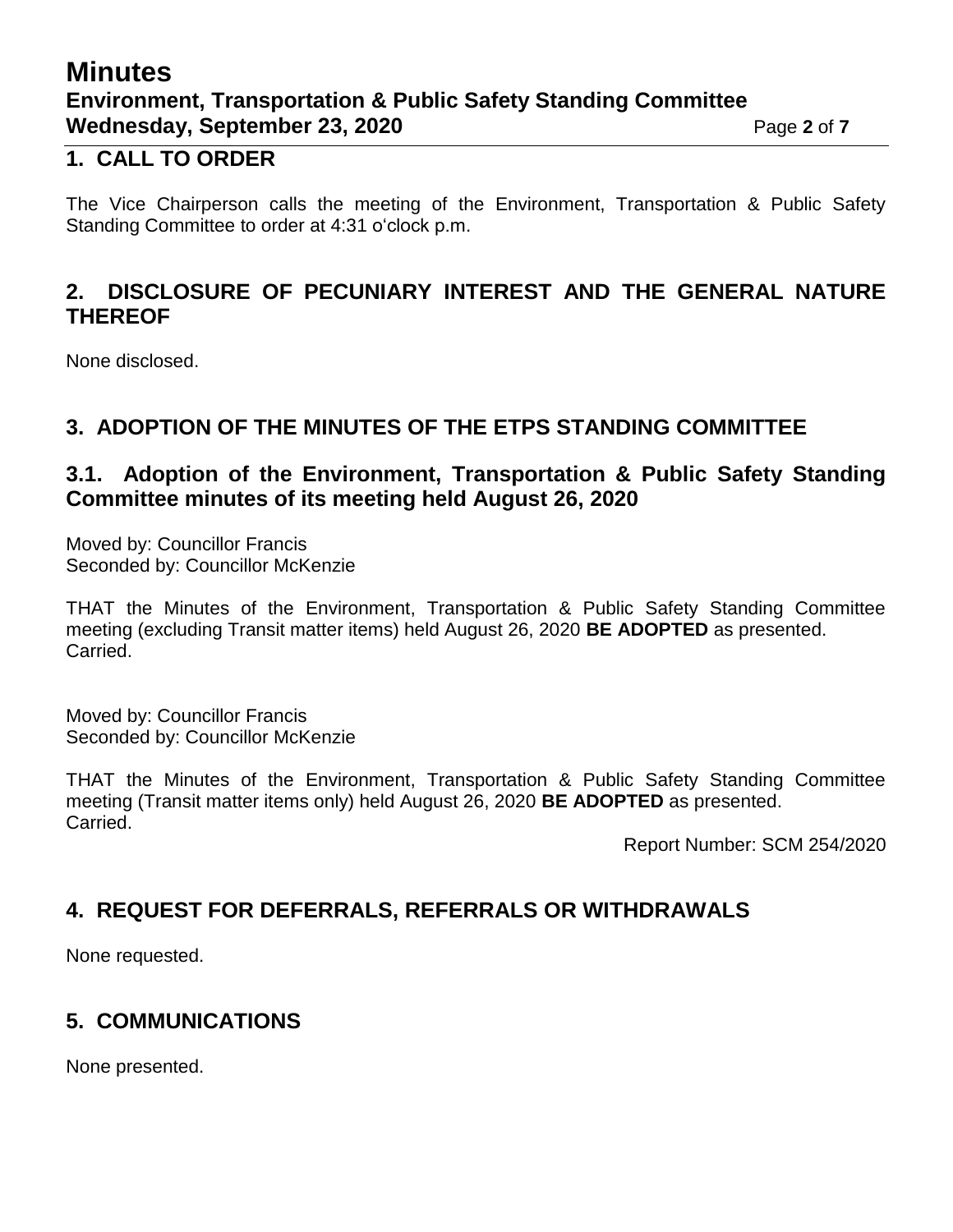**6. PRESENTATIONS AND DELEGATIONS**

See Item 9.1.

### **7. COMMITTEE MATTERS**

None presented.

### **8. ADMINISTRATIVE ITEMS**

### **8.1. In Response to Council Question CQ12-2020 Regarding Net Zero Neighbourhood Plan for Sandwich South Development Area**

Councillor McKenzie inquires, in terms of the Sandwich South Servicing Master Plan, to what extent if they proceed with what is being proposed, would both processes inform one another or would there be a collaboration. Karina Richters, Supervisor, Environmental Sustainability and Climate Change appears before the Environment, Transportation and Public Safety Standing Committee via video conference regarding the administrative report "In response to Council Question CQ12-2020 Regarding Net Zero Neighbourhood Plan for Sandwich South Development Area" and indicates both plans should work in consultation with each other. Ms. Richters adds that she is not certain how this sustainable action plan would unfold, but if there are opportunities for District Energy, there would be infrastructure requirements within the public right-of-way. Ms. Richters indicates that they are also hoping to address some of the climate resiliency aspects as well which may benefit from that collaboration.

Councillor McKenzie indicates that this was a Council Question that came forward as a result of the recommendations that were embedded in the Climate Change Action Plan that was tabled several months ago. Ms. Richters indicates that this was one of the primary mitigation options as outlined in the acceleration of the climate emergency report.

Moved by: Councillor McKenzie Seconded by: Councillor Kaschak

#### Decision Number: **ETPS 785**

- 1. THAT the report of the Community Energy Plan Administrator dated September 1<sup>st</sup>, 2020 entitled "In Response to Council Question CQ12-2020 Regarding Net Zero Neighbourhood Plan for Sandwich South Development Area" **BE RECEIVED** for information.
- 2. THAT City Council **APPROVE** Administration to submit an application to FCM's Green Municipal Fund for grant funding ("the Grant") to complete a Sustainable Neighbourhood Action Plan, along with the following recommendations: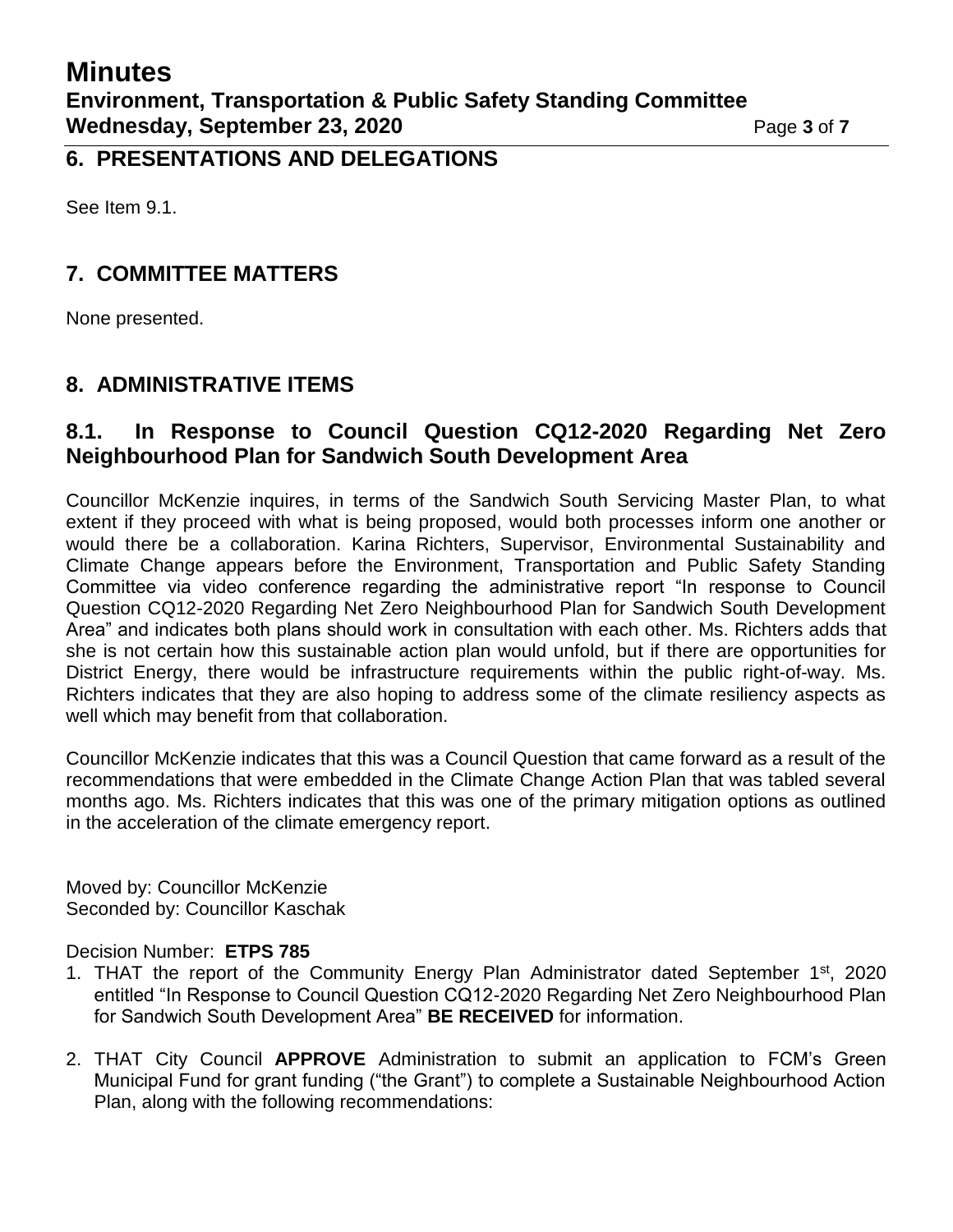## **Minutes Environment, Transportation & Public Safety Standing Committee Wednesday, September 23, 2020** Page 4 of 7

- a. That the Chief Administrative Officer **BE AUTHORIZED** to execute any agreements, declarations or approvals required to submit the application to the Grant;
- b. That the Chief Administrative Officer and the City Clerk **BE AUTHORIZED** to take any such action and sign any such documentation as may be required to effect the recommendations and funding for the Grant, subject to all documentation being satisfactory in legal form to the City Solicitor, in technical content to the City Engineer, and in financial content to the City Treasurer;
- c. That in the event the City receives written confirmation of the Grant funding being awarded to the City, implementation of the Project does not result in a need for additional City funding not already approved by City Council and where the Grant provider confirms that expenditures as of that date are eligible, then City Council **APPROVES** the following recommendations:
	- i. The Chief Administrative Officer **BE AUTHORIZED** to delegate signing of all claims and applicable schedules and other such documents required as part of the request for payment to the Supervisor, Environmental Sustainability & Climate Change or designate, subject to financial content approval from the area's Financial Planning Administrator or their manager; and,
	- ii. The Chief Administrative Officer and City Clerk **BE AUTHORIZED** to sign agreements or contracts with successful vendors / proponent / bidders satisfactory in technical content for all projects to the City Engineer, in financial content to the City Treasurer, and in legal form to the City Solicitor; and,
	- iii. The Purchasing Manager **BE AUTHORIZED** to issue Purchase Orders or RFPs as may be required to effect the recommendations noted above, subject to all specification being satisfactory in technical content to the City Engineer, in legal content to the City Solicitor and in financial content to the City Treasurer.
- 3. THAT City Council **APPROVE** the use of \$123,500 in funding from the Climate Change Reserve Funds (Fund 223) as the City's matching funding for the development of the Sustainable Neighbourhood Action Plan, which includes a building energy audit. Carried.

Report Number: S 116/2020 Clerk's File: EI/10822

#### **9. TRANSIT BOARD ITEMS**

The Chair introduces Mr. Tyson Cragg, as the new Executive Director of Transit Windsor. Mark Winterton, City Engineer, appears before the Environment, Transportation and Public Safety Standing Committee via video conference and indicates that Mr. Cragg began his employment with the City of Windsor on September 21, 2020. Mr. Winterton advises that Pat Delmore will continue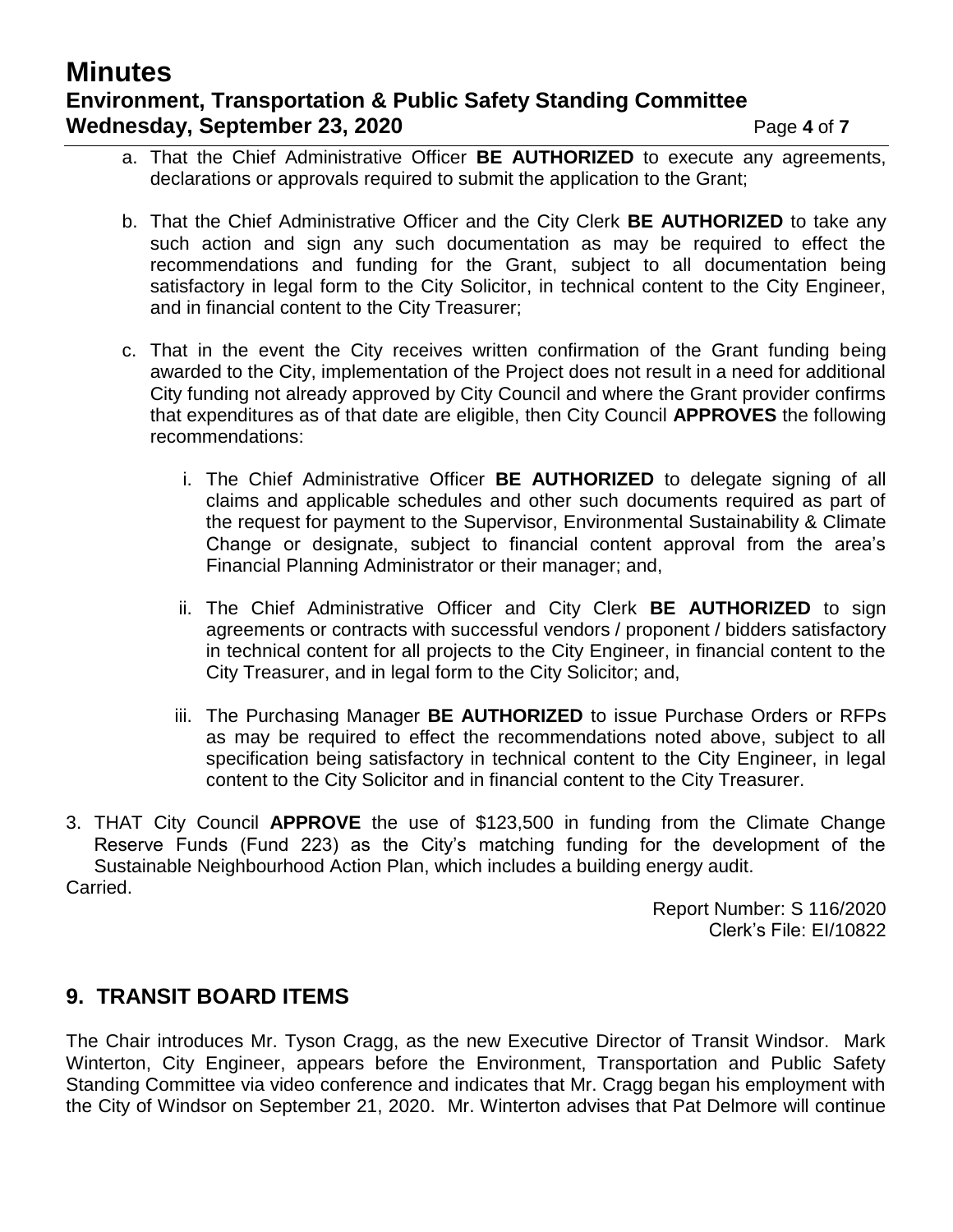## **Minutes Environment, Transportation & Public Safety Standing Committee Wednesday, September 23, 2020** Page 5 of 7

on and work with Mr. Cragg for the next couple of months. Mr. Winterton provides some details related to Mr. Cragg's background, indicating he came from London Transit and he has an extensive background in transit and other logistic work. Mr. Winterton adds that following a nationwide thorough and exhaustive search, they are quite pleased to have Mr. Cragg on board. Mr. Cragg thanks the Environment, Transportation & Public Safety Standing Committee members for this opportunity to be here and adds that he is very happy to be back in the City of Windsor. He began his career in Windsor 25 years ago, graduated from the University of Windsor and is excited for this opportunity as there are great things going on in the transit industry.

Councillor McKenzie provides comment on behalf of the Transit Windsor Advisory Committee, which he Chairs, that he is looking forward to working with Mr. Cragg to improve the already excellent record with respect to transit in the City of Windsor.

Councillor Kaschak states as a proponent of transit, he is looking forward to working with Mr. Cragg to improve things throughout the city and certainly in his Ward.

The Chair welcomes Mr. Cragg and adds he has "big shoes to fill" and notes there has not been a more exciting time to be a part of Transit Windsor in terms of what has been accomplished and everything yet to come.

#### **9.1. Transit Windsor - Non Union Salary Market Review-City Wide**

#### **Colette Annetts, Consultant Annetts & Associates (available for questions)**

Colette Annetts, Consultant Annetts & Associates, appears before the Environment, Transportation and Public Safety Standing Committee via video conference regarding the administrative report, "Transit Windsor - Non Union Salary Market Review-City Wide" and is available for questions.

Councillor McKenzie questions why retroactive pay is being recommended back to 2017. Vincenza Mihalo, Executive Director Human Resources, appears before the Environment, Transportation and Public Safety Standing Committee via video conference regarding the administrative report "Transit Windsor- Non Union Salary Market Review – City Wide" and indicates that salary market surveys are undertaken every two years, the last survey done was for 2017/2018 and the next will be done for 2019/2020. In 2021, they will be conducting another salary market review for Transit as they would for non-union salaried employees for the previous two years.

Councillor McKenzie states in the previous periods, it showed a small increase in the wages that needed to be retroactively handled in comparison to the 2017/2018 time period. He adds that the comparators for 2017/2018 were changed in 2018. C. Annetts indicates that they had the same findings but were uncertain of the reliability of the data that was received in 2015/2016 so they were hesitant to act on the 2015/2016 findings. Ms. Annetts adds they wanted to ensure that they had appropriate solid research, but there was a trend beginning in 2015/2016 of the same percentile rankings that were found in 2017/2018.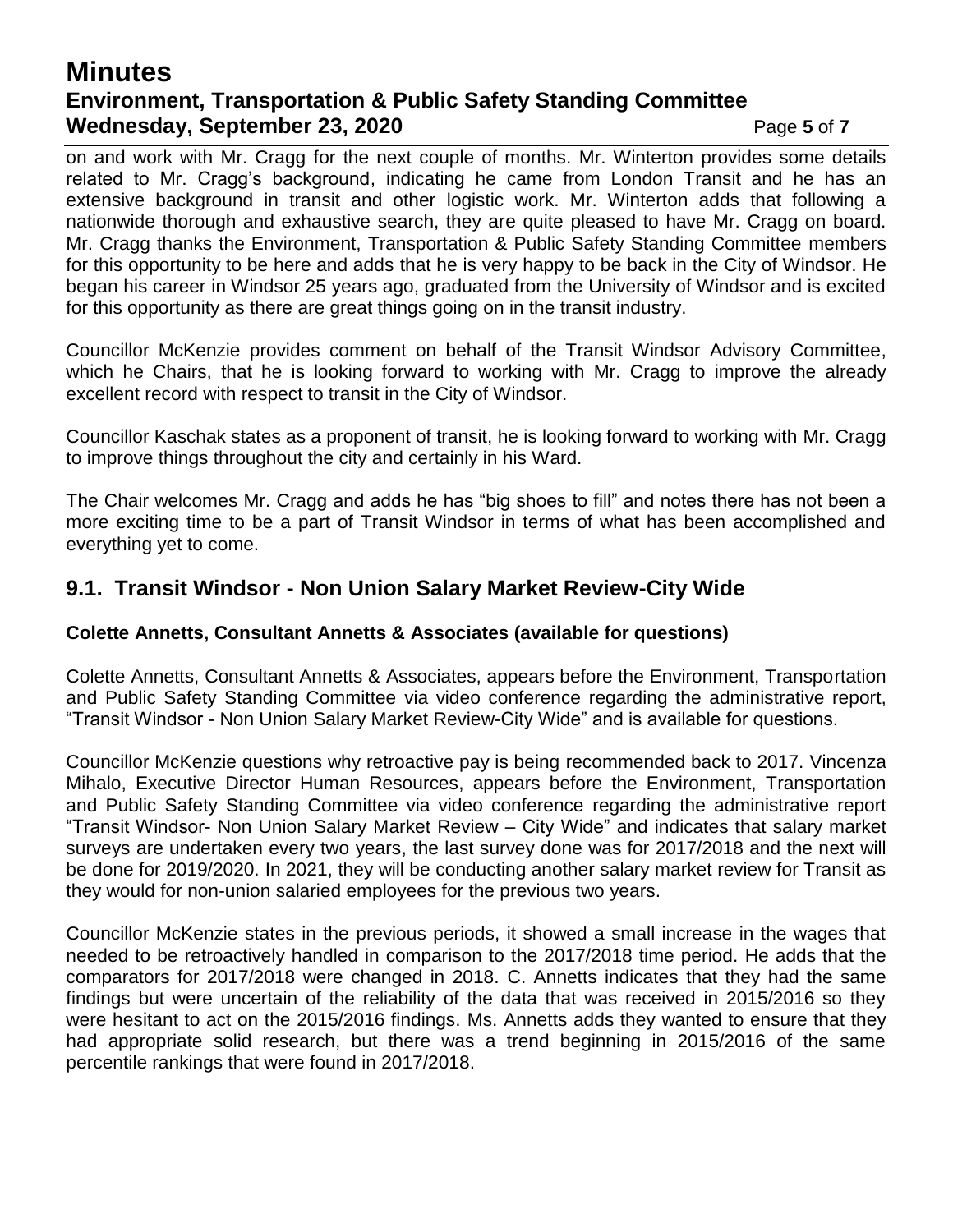## **Minutes Environment, Transportation & Public Safety Standing Committee Wednesday, September 23, 2020** Page 6 of 7

Moved by: Councillor McKenzie Seconded by: Councillor Francis

#### Decision Number: **ETPS 786**

THAT the Salary Market Review completed by Annetts & Associates, reporting on the compensation of Transit Windsor Non Union Employee group **BE RECEIVED** for information; and,

THAT the recommended 2017 salary increase of 5.4%, for the non union employee group **BE APPROVED**; and**,**

THAT the recommended effective date of April 1, 2017 for the recommended increase **BE APPROVED**; and,

THAT the estimated retroactive cost (April 1, 2017 – September 30, 2020) of approximately \$573,740.33 **BE APPROVED** and that it **BE FUNDED** from the City's Salary & Wage Provision; and,

THAT the estimated variance (October 1, 2020 – December 31, 2020) of approximately \$44,662.15 **BE APPROVED** and that it **BE FUNDED** from the City's Salary & Wage Provision; and,

THAT the estimated 2021 budget impact of approximately \$158,388.63 **BE APPROVED** and that it **BE FUNDED** from the City's Salary & Wage Provision. Carried.

> Report Number: S 109/2020 Clerk's File: MT/13708

## **10. ADOPTION OF TRANSIT BOARD MINUTES**

None presented.

## **11. QUESTION PERIOD**

None registered.